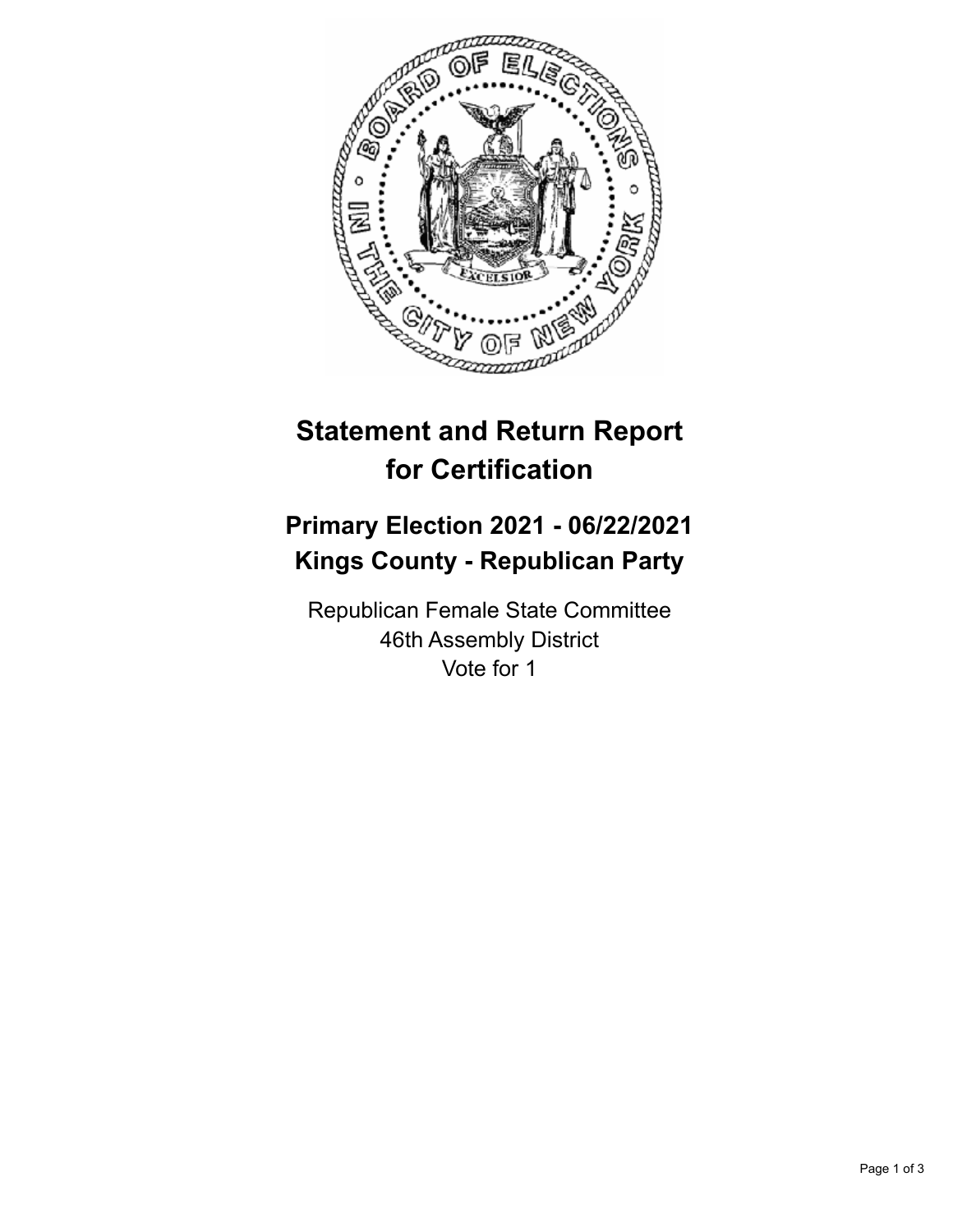

## **Assembly District 46**

| <b>PUBLIC COUNTER</b>                                    | 2,453 |
|----------------------------------------------------------|-------|
| <b>MANUALLY COUNTED EMERGENCY</b>                        | 3     |
| <b>ABSENTEE / MILITARY</b>                               | 125   |
| <b>AFFIDAVIT</b>                                         | 13    |
| <b>Total Ballots</b>                                     | 2,594 |
| Less - Inapplicable Federal/Special Presidential Ballots | 0     |
| <b>Total Applicable Ballots</b>                          | 2,594 |
| <b>HEI MAN CHAN</b>                                      | 795   |
| <b>LUCRETIA REGINA-POTTER</b>                            | 1,156 |
| AMY CONEY BARRETT (WRITE-IN)                             | 1     |
| ERIC ADAMS (WRITE-IN)                                    | 1     |
| FRANK PANLETRI (WRITE-IN)                                | 1     |
| KAYLEIGH MCENANY (WRITE-IN)                              | 1     |
| MAYA WILEY (WRITE-IN)                                    | 1     |
| TERI GODDAHL (WRITE-IN)                                  | 1     |
| UNATTRIBUTABLE WRITE-IN (WRITE-IN)                       | 3     |
| VANESSA RUSSO (WRITE-IN)                                 | 1     |
| <b>Total Votes</b>                                       | 1,961 |
| Unrecorded                                               | 633   |